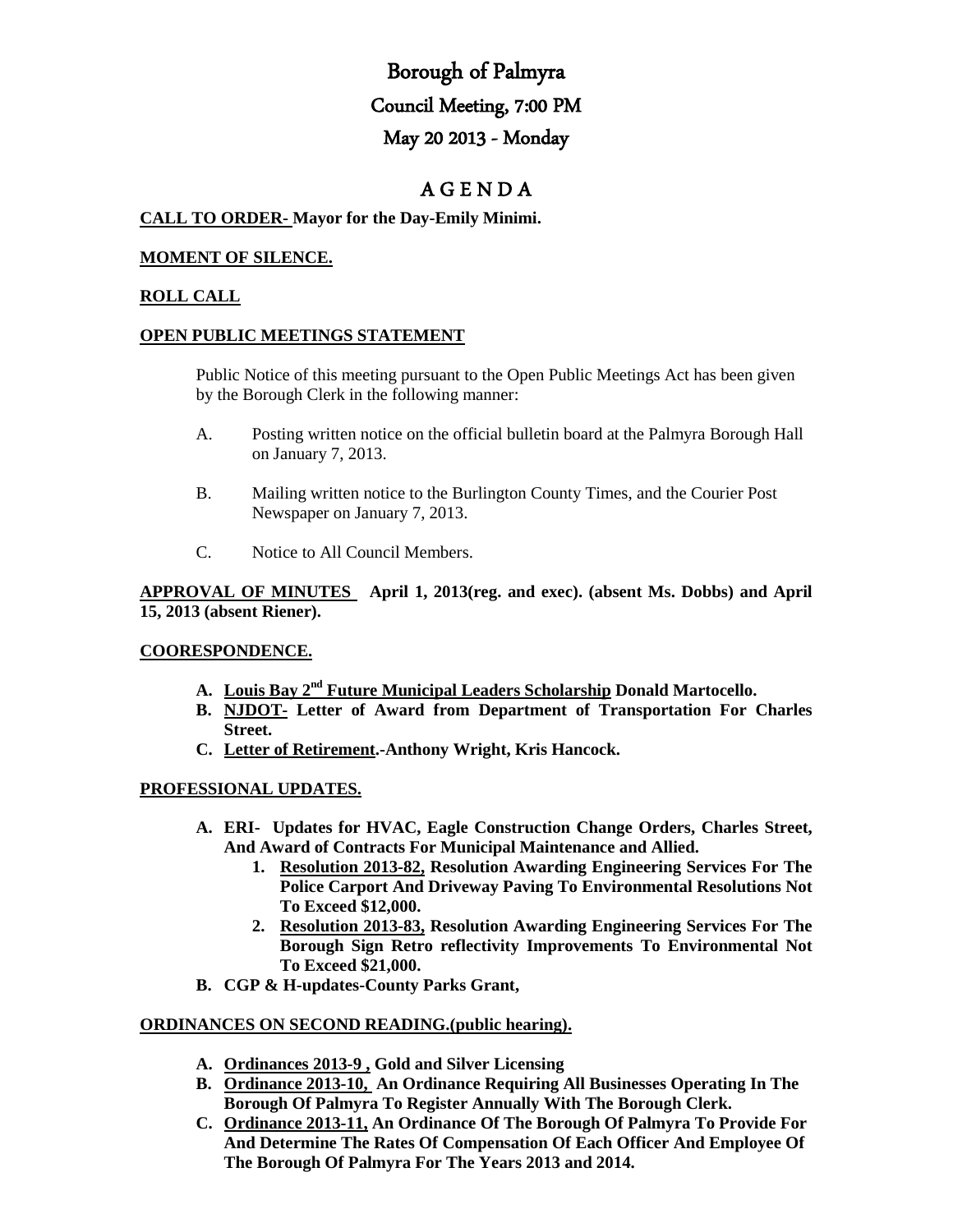# **ORDINANCES ON FIRST READING. (public hearing on June 17).**

- **A. Ordinance 2013-12, An Ordinance Amending Chapter 90 Vehicles And Traffic Parking Prohibited Certain Hours (Broad Street).**
- **B. Ordinance 2013-13, An Ordinance Vacating The Paper Street In the Borough Of Palmyra That Is Located Between Block 156.01, Lots 1 and 1.03 And Block 158, Lot 2 On The Tax Map Of The Borough Of Palmyra.**
- **C. Ordinance 2013-14, An Ordinance Requiring The Inspection, Registration And Licensing Of Residential Rental Properties In The Borough Of Palmyra.**
- **D. Ordinance 2013-15, An Ordinance For Property Maintenance/Code Enforcement Rules.**
- **E. Ordinance 2013-16 , An Ordinance Creating A Housing Department And The Positions Of Housing Official And Housing Inspectors.**
- **F. Ordinance 2013-17 , An Ordinance Requiring A Certificate Of Occupancy For Residential Resales.**
- **G. Ordinance 2013-18, An Ordinance Amending Chapter 203-Property Maintenance For Liens And Recovery Costs.**
- **H. Ordinance 2013-19 , An Ordinance Amending Chapter 43-Police Department, Section 43-10, Requirements.**
- **I. Ordinance 2013-20, An Ordinance Amending Chapter 195-Peace And Good Order, Section 195-8-Violations And Penalties.**
- **J. Ordinance 2013-21, An Ordinance To Regulate Vacant/Abandoned Properties.**

**NEW BUSINESS. Consent Agenda- Items A-S will be enacted as a single motion, if any resolution needs additional discussion it will be removed from the consent agenda and voted on separately.**

- **A. Resolution 2013-112, Resolution Approving A Shared Services Agreement Between The Borough of Palmyra And The Burlington County Board Of Chosen Freeholders For Flashing Pedestrian Assembly At Cinnaminson Avenue(CR 607) And Wet Charles Street.**
- **B. Resolution 2013-113, Resolution Certifying 2012 LOSAP Awards.**
- **C. Resolution 2013-114, Resolution Of Award To Municipal Maintenance For Borough Hall Electrical Improvements In The Amount Of \$7,280.**
- **D. Resolution 2013-115, Resolution Of Award To Allied Interior Contractors Inc For Borough Hall Lobby Improvements In The Amount Of \$27,300.**
- **E. Resolution 2013-116 , Resolution Estimating Tax Bills.**
- **F. Resolution 2013-117 , Resolution Amending Resolution 2013-105, Establishing The Rates And Compensation Of The Employees Of The Borough Of Palmyra.**
- **G. Resolution 2013-118, Resolution Of The Borough Of Palmyra Authorizing Acceptance Of A Grant From The NJ Department Of Law And Public Safety, Juvenile Justice Commission RE: Title II Formula Grant For Juvenile Justice And Delinquency Prevention In The Amount Of \$9900.00 for The Period May 1, 2013 To August 31, 2013.(YMCA).**
- **H. Resolution 2013-119, Resolution Authorizing The Mayor To Sign An Agreement With The YMCA For The YMCA Camp Palmyra At The Community Center.**
- **I. Resolution 2013-120, Resolution Endorsing And Supporting Efforts By The Burlington County Board Of Chosen Freeholders To Improve Pedestrian Safety Along US Highway Route 130.**
- **J. Resolution 2013-121, Resolution Authorizing Borough Of Palmyra To Enter Into A Shared Services Agreement For The "Burlington County Route 130 Task Force: Program.**